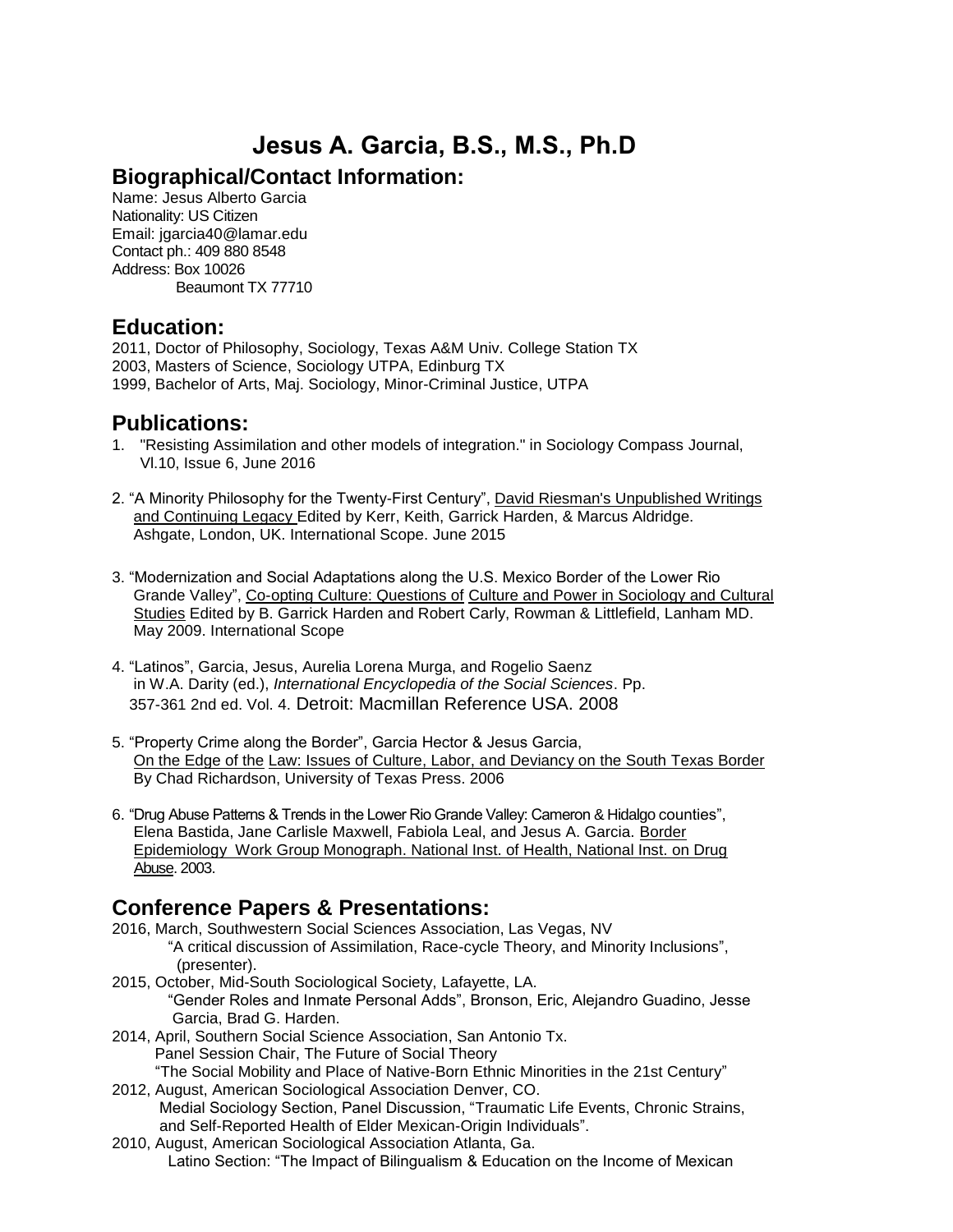Americans Across Relative Group size"

2009, April, Southern Sociological Association Atlanta, Ga.

Culture Section: "Postmodern & Parallel Narratives in Minority Studies"

- 2008, March, Southwestern Social Science Association conference, Las Vegas, Nevada Co-Chair panel discussion "Contemporary Culture and Power"
- 2007, March, Southwestern Social Science Association Conference, Albuquerque, N.M. Culture Session organizer and chair
- 2006, March, Southwestern Social Science Association Conference, New Orleans Immigration Session presentation "Undocumented Juveniles In TYC Custody: Across the line and Behind Bars".

### **Areas of Specialization:**

Race and Ethnic Relations, Immigration, Borderland Studies, Sociology of Latinos, Social theory, Sociology of Crime, Cultural Sociology, Qualitative methods, Criminology

### **Employment:**

2014-prsnt Visiting-Assistant Professor, Lamar University Beaumont TX Dept. Of Sociology, Social Work, & Criminal Justice

- 2008-2012, Lecturer Univ. of Texas Pan American, Sociology Dept.
- 2005-2008. Teaching assistantship, TX A&M Soc. Dept.
- 2006-2007, Lecturer, Blinn College, Bryan TX.
- 2004-2005, Research Assistant, Sociology Dept., Texas A&M University, College Station
- 2002-2004, Lecturer, Sociology Dept, University of Texas Pan American (UTPA)
- 2002-2004, Private Investigator, Law Offices of Thomas Thompson
- 2002, Research Assistant, Border Health & Ageing Epidemiological Center
- 2001, Research Assistant, Borderlife Research Project, UTPA.

### **Fellowship:**

2002-2003, National Institute of Drug Awareness Fellowship at Univ. of Houston

## **Funding:**

2016, Summer Undergraduate Research Fellowship, (Menrtor)

2010, Ruth C. Schaffer Award, TX. A&M University College Station

2008, Summer, Sociology Department Texas A&M Departmental summer Research Grant

2008, Spring, Graduate Research Scholarship, Texas A&M University Office of Graduate Study

### **Academic Position:**

2011-12, Director, BorderLife Research Project, Univ. of Texas Pan American

## **M.S. Thesis Committees Supervised and Undergraduate**

#### **Research:**

-Christian Ramirez, current graduate student at the Univ. of Michigan

"Marginalized within the border: the undocumented citizen students of the University of Texas Pan American." Spring 2012, Dept. of Sociology.

-Alma Myrea Bravo, Lamar University graduate

 "Opposition to Policies Granting Legal Status to Undocumented Immigrants", Lamar University, Spring 2015, Criminal Justice Dept.

-Alex Guadian, "Make Up of Inmate Personal Ads", Fall/Spring 2016 Lamar University, Criminal Justice Dept.

-Edwin Lopez, McNair Fellowship Mentor 2014-15.

-William 'Blake' Wheeler, Summer Undergraduate Research Experience 2016